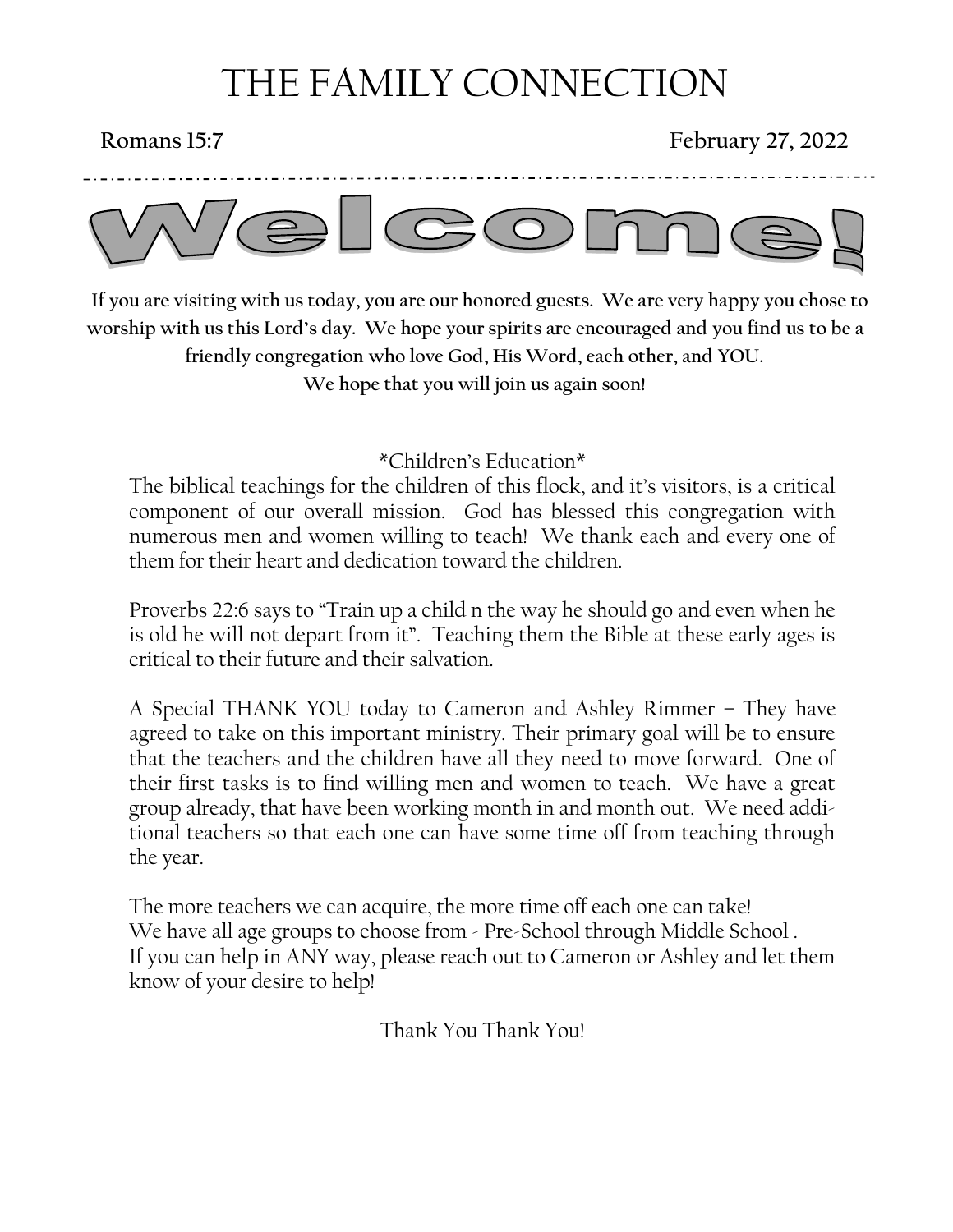|                        | PRAYER LIST*                                                          |                          |                                                                                                                                          |  |  |
|------------------------|-----------------------------------------------------------------------|--------------------------|------------------------------------------------------------------------------------------------------------------------------------------|--|--|
|                        | <b>MEMBERS</b>                                                        | Order of Worship         |                                                                                                                                          |  |  |
| $\bullet$              | Claude Haynes                                                         |                          |                                                                                                                                          |  |  |
| $\bullet$              | Debbie Kendall                                                        |                          | <b>February 27, 2022</b>                                                                                                                 |  |  |
|                        | Linda Copeland                                                        | Call to Worship:         | Joe Lennon                                                                                                                               |  |  |
| $\bullet$              | Margie Rhodes                                                         | Medley                   | "Leaning on the Everlasting Arms"                                                                                                        |  |  |
| $\bullet$              | <b>Bonnie Stephens</b>                                                |                          | "O Worship the King"                                                                                                                     |  |  |
| $\bullet$              | Maria Reategui                                                        | Welcome:                 | Terry Billingsby                                                                                                                         |  |  |
| $\bullet$              | Elvis Durity<br>Marjorie Connor                                       |                          |                                                                                                                                          |  |  |
| $\bullet$<br>$\bullet$ | Lew Parks                                                             |                          | "Jesus, Only Jesus"                                                                                                                      |  |  |
| $\bullet$              | Frieda Rodgers                                                        | Prayer:                  | <b>Marvin Donis</b>                                                                                                                      |  |  |
| $\bullet$              | Doug Fee                                                              | Medley                   | "Christ, We Do All Adore Thee"                                                                                                           |  |  |
| $\bullet$              | Carla Sledge                                                          |                          |                                                                                                                                          |  |  |
| $\bullet$              | Donna Strong<br>Lee & Linda Sutton                                    |                          | "O Sacred Head"                                                                                                                          |  |  |
| $\bullet$<br>$\bullet$ | Di Menoher                                                            | Communion:               | David Wakeland                                                                                                                           |  |  |
| $\bullet$              | Jeff Blake                                                            |                          | Matthew 26:26-29                                                                                                                         |  |  |
| $\bullet$              | Glenn Macon                                                           |                          | 1 Corinthians 16:1-2                                                                                                                     |  |  |
|                        | NURSING HOME / SHUT-INS                                               | Song before the Message  |                                                                                                                                          |  |  |
| $\bullet$              | June McCauley                                                         |                          | Children are invited to go to the worship class during this song*                                                                        |  |  |
| $\bullet$              | Wayne & Bonnie Bucy                                                   |                          |                                                                                                                                          |  |  |
|                        | <b>FAMILY &amp; FRIENDS</b>                                           | Screen                   | "The Church's One Foundation"                                                                                                            |  |  |
| $\bullet$              | Thomas Walker                                                         | Message:                 | <b>Tim Neal</b>                                                                                                                          |  |  |
| $\bullet$              | Jon Sauer                                                             | <b>Invitation Song:</b>  | "Softly and Tenderly"                                                                                                                    |  |  |
| $\bullet$              | Lexi Carr<br>Kasey Dudley<br>Tania Gadbury                            |                          |                                                                                                                                          |  |  |
| $\bullet$<br>$\bullet$ | Danny Osborne Family                                                  | Closing Song:            | "Days of Elijah"                                                                                                                         |  |  |
| $\bullet$              | Amelia Larios<br>Maddie Whitlock                                      | <b>Closing Prayer:</b>   | <b>Scott Otey</b>                                                                                                                        |  |  |
|                        | Joe & Marie Lennon's son                                              |                          | Parents please pick up your children from class                                                                                          |  |  |
| $\bullet$              | Lynn Greer<br>Mary Ryder                                              |                          | *Children's Worship Class - 3 years of age to 2nd grade - Classroom A8                                                                   |  |  |
| $\bullet$              | Linda Sutton grandson Matt &                                          |                          | Worship volunteers - remember to meet in Classroom A-11 at 8:50                                                                          |  |  |
| $\bullet$              | great granddaughter Jordan<br>John Wallace's sister, Beth             |                          |                                                                                                                                          |  |  |
| $\bullet$              | George Ballard Marsha Hampton                                         |                          |                                                                                                                                          |  |  |
| $\bullet$              | <b>Bob Stafford</b><br>Marco Moros                                    |                          |                                                                                                                                          |  |  |
| $\bullet$              | Hussey Family<br>Sally Abbott                                         |                          | Communion bread has been placed into individual cups. Gluten Free<br>communion has been placed within the very center ring of each tray. |  |  |
| $\bullet$              | Judy Sauer's g-daughter, Meaghan                                      |                          |                                                                                                                                          |  |  |
| $\bullet$<br>$\bullet$ | Ivonne - Maria Reategui's cousin<br>Robert Champion<br>Michael Presto |                          |                                                                                                                                          |  |  |
| $\bullet$              | Larry Brown<br>Judy Brugman                                           |                          |                                                                                                                                          |  |  |
| $\bullet$              | <b>Brooke Ruppel</b><br>Laubel Perez                                  | Every Tuesday:           | <b>Future Events</b><br>Men's Prayer Meeting - 6:30 AM                                                                                   |  |  |
| $\bullet$              | Ao Hotchkiss                                                          | Every Tuesday:           | Girls' Devo - 6:15PM - Pam Macon's home                                                                                                  |  |  |
| $\bullet$              | Mary Nell Shelly                                                      |                          | EVERY SUNDAY IN FEBRUARY: Melissa will take your new photo                                                                               |  |  |
| $\bullet$              | Carla Sledge's niece, Audricka                                        | March 6th:               | Youth Classic Car Field Trip - 2:00 PM                                                                                                   |  |  |
| $\bullet$<br>$\bullet$ | Carla Sledge's nephew<br>Danny Billingsby                             | March 13th:              | Ladies' Car Care @ Rick & Carol Barrett's home                                                                                           |  |  |
|                        | Donia Ciabuca<br>Adrian Ivanov                                        | March 20th:              | Youth Event @ Dempsey home 11:30 AM                                                                                                      |  |  |
|                        | <b>MILITARY</b>                                                       | March 26th:              | Ladies' Birthday Fellowship                                                                                                              |  |  |
|                        | Christopher Lemay Lee Strong                                          | April 1st:<br>April 8th: | Easter Festival / Egg Hunt 5PM<br>Youth Group Egg Hunt - 6PM @ Dempsey's home                                                            |  |  |
|                        | Darrell Martin Casandra Prokop                                        |                          |                                                                                                                                          |  |  |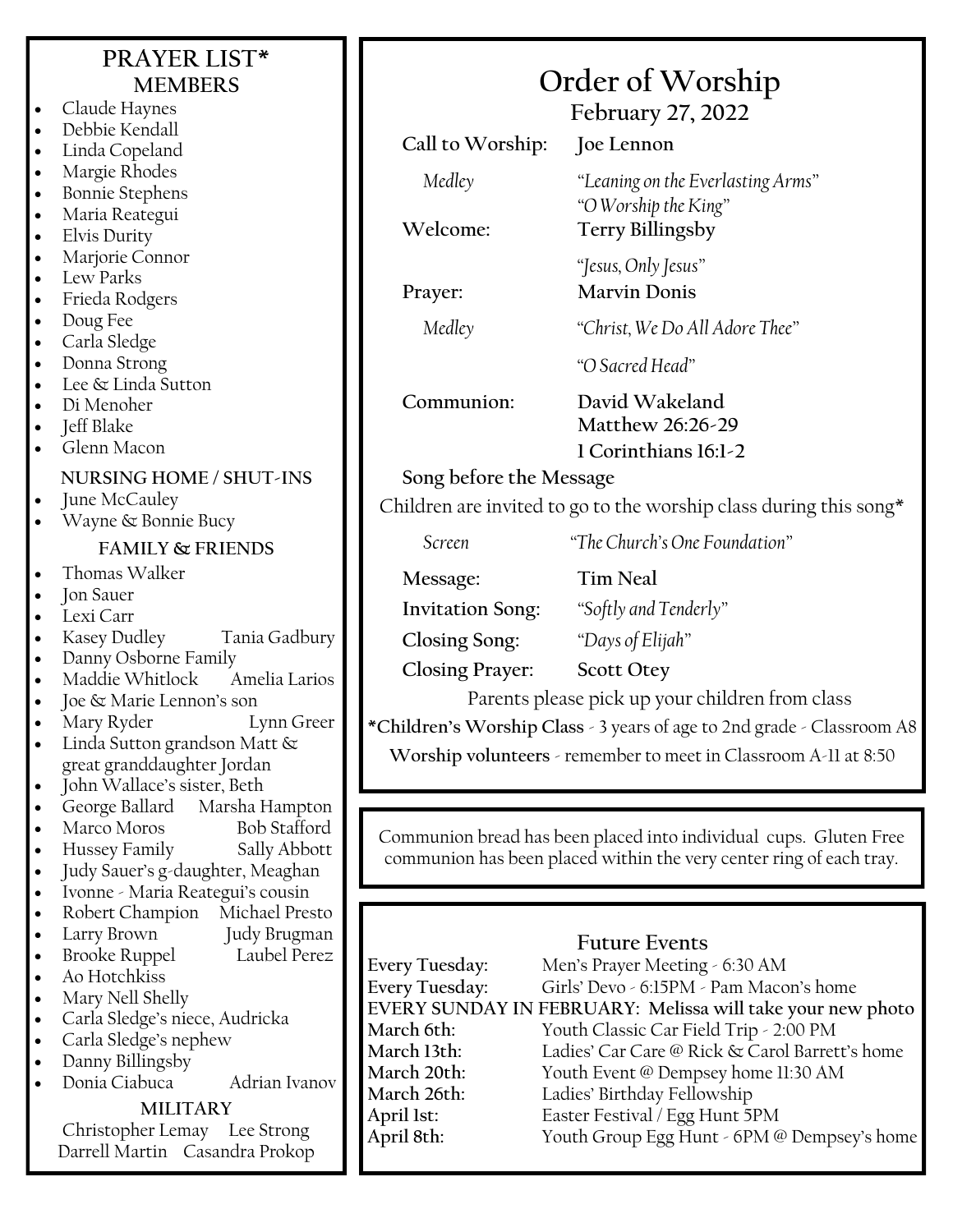| <b>GIVING &amp; ATTENDANCE</b>                                                                                                                                                                                                                                                                                                                                                                                            | Bible Study Times & Locations                                                                                                                                                                                                                                                                                                                                                                                                                                                                                                                                                                                                                                                                                                                                                                                                                                      |
|---------------------------------------------------------------------------------------------------------------------------------------------------------------------------------------------------------------------------------------------------------------------------------------------------------------------------------------------------------------------------------------------------------------------------|--------------------------------------------------------------------------------------------------------------------------------------------------------------------------------------------------------------------------------------------------------------------------------------------------------------------------------------------------------------------------------------------------------------------------------------------------------------------------------------------------------------------------------------------------------------------------------------------------------------------------------------------------------------------------------------------------------------------------------------------------------------------------------------------------------------------------------------------------------------------|
| WEEK ENDED Feb 20, 2022<br>Weekly Actual<br>Weekly Budget<br>\$9,500<br>Weekly Variance<br>4 Week Average Variance<br>Sunday Worship:<br>Attendance in Building<br>203<br>Attendance via views online:<br>Sunday Morning Study:<br>Attendance in Building<br>Attendance via views online:<br>Sunday Evening:<br><b>Connection Group Attendance</b><br>Wednesday:<br>Attendance in Building/Teens 90<br>Attendance online: | Sunday morning classes:<br>Adults will gather in the Auditorium - Tim Neal<br>Singing Class -will meet in Classroom A8 - Joe Lennon<br>Cradle Roll will meet in the Training Room - Melissa Neal<br>PreSchool will meet in Classroom #2a > Nora Vitiello<br>K-2nd grades will meet in Classroom #7 - Susan Meulenburg<br>3rd $-5$ <sup>th</sup> grades will meet in Classroom A-11 - Kristin Cipolla<br>Teens - meet out in the Teen House with Russ & Fran Bone<br>Sunday night: - See insert for locations<br>Wednesday night classes 6:30PM:<br>Adults - Auditorium - teacher - Jeff Blake<br>Ladies - Fellowship Room - Trustworthy - various ladies<br>PreSchool will meet in Classroom #2a - Susan Shelly<br>3rd – $5^{th}$ grades will meet in Classroom A-11 - teachers Diana Travis<br>& Pam Billingsby<br>Teens - Teen House - with Zak & Jordyn Dempsey |
| PRAYER SECTION                                                                                                                                                                                                                                                                                                                                                                                                            | Our virtual options via Facebook $\&$ YouTube, $\&$ the times listed above.                                                                                                                                                                                                                                                                                                                                                                                                                                                                                                                                                                                                                                                                                                                                                                                        |
| • Claude Haynes, June McCauley,<br>Elvis Durity, & Scott Blake contin-<br>ue to have health challenges.<br>• Pray for the families affected by<br>COVID-19.                                                                                                                                                                                                                                                               | <b>Welcome New Members</b><br>Carl & Dawn Thompson have decided to place membership with us.<br>They are from Spring Hill, TN. Please add their information to your di-<br>rectory: 3155 70 St. SW, Naples, 34105. Carl: 615-887-1307 fleejo-<br>seph@yahoo.com. Dawn: 615-289-9161 dawn37064@yahoo.com.                                                                                                                                                                                                                                                                                                                                                                                                                                                                                                                                                           |
| • The Dempsey family is traveling to<br>visit Zak's grandfather who is in<br>hospice care.<br>• Jeanette Dyer (widow of a former<br>minister) let us know that she was<br>in an auto accident on Wednes-<br>day. Prayers are greatly appreciat-                                                                                                                                                                           | Condolences<br>We received word that Phil Lewis passed away last Friday. Cards for<br>Barbara and the family may be sent to: 7726 Naples Heritage Drive, Na-<br>ples, 34112. A Celebration of Life service will be held at yet to be deter-<br>mined date.<br>Bob Frazier (the visitor in a wheelchair) passed away last Sunday.                                                                                                                                                                                                                                                                                                                                                                                                                                                                                                                                   |
| ed.<br>Birthday's & Anniversaries<br>27 - Gary Hampton                                                                                                                                                                                                                                                                                                                                                                    | Teen Field Trip<br>The teens will visit a classic car repair shop on the 6th of March at<br>2:pm. All kids, parents and seniors are welcome to join. Contact Rick<br>Barrett (248-802-4403) if interested.                                                                                                                                                                                                                                                                                                                                                                                                                                                                                                                                                                                                                                                         |
| March 3 - Dot Piper<br>4 - Drew Meulenberg<br>4 - Mark & Jill McCullough<br>5 - Eli Neal<br>9 - Tammy Zoltek<br>9 - Bill & Gina Davis<br>11 - John Carroll                                                                                                                                                                                                                                                                | Ladies Working on Cars<br>The teens enjoyed their time learning the basics about cars with Rick<br>Barrett, that he was ask by several ladies of our congregation to let them<br>come learn how to do a few things to a car. He has graciously agreed to<br>schedule it for Sunday, March 13 from 2-3:30. Please RSVP by sending<br>him a text or calling him on cell phone 248-802-4403.                                                                                                                                                                                                                                                                                                                                                                                                                                                                          |
| 13 - Jim & Jane Kincaid<br>14 - Rick & Carol Barrett<br>15 - Chelsea Lukesavich<br>15 - Jaxon Davis<br>17 - Marsha Hampton                                                                                                                                                                                                                                                                                                | <b>Cups for Ghana</b><br>Kristin Cipolla & Milena Fitzgerald are coordinating a rotation of two<br>youth girls to clean the cups every week between worship and Bible<br>study. If you would like to help, please see Kristin or Milena. If you                                                                                                                                                                                                                                                                                                                                                                                                                                                                                                                                                                                                                    |